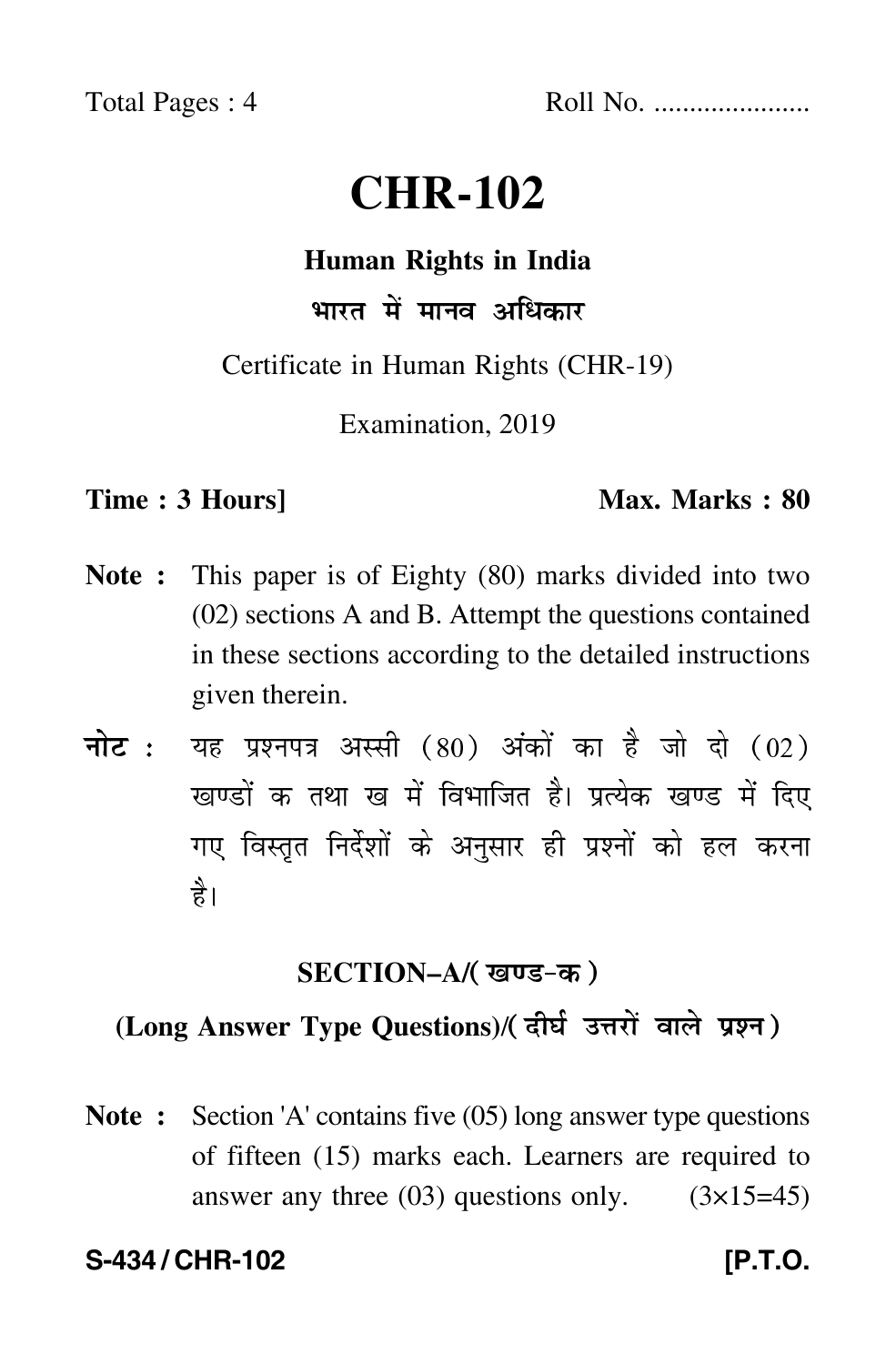- <mark>नोट</mark> : खण्ड 'क' में पाँच (05) दीर्घ उत्तरों वाले प्रश्न दिये गये हैं, प्रत्येक प्रश्न के लिए पन्द्रह (15) अंक निर्धारित हैं। शिक्षार्थियों को इनमें से केवल तीन (03) प्रश्नों के उत्तर देने हैं।
- **1.** What do you mean by Fundamental Rights ? What is the object and importance of guaranteeing the Fundamental Rights in Indian constitution ?

मूल अधिकार से आप क्या समझते हैं? भारतीय संविधान में मूल अधिकारों की गारन्टी किए जाने का उद्देश्य और महत्त्व बताइए।

**2.** How women's commission is successfully helping in reduction of Human Rights violation of women.

महिला आयोग द्वारा किस प्रकार महिलाओं के मानवाधिकारों के उल्लंघन के मामलों में रोकथाम की जा रही है।

- **3.** Discuss some important Rights recognised by supreme court of India under Article 21 of Indian constitution. भारत के संविधान के अनुच्छेद 21 के अन्तर्गत उच्चतम न्यायालय द्वारा मान्य कुछ महत्त्वपूर्ण अधिकारों की चर्चा करें।
- **4.** SC and ST's commission has done a lot for protection of Human Rights of scheduled castes and scheduled Tribes. Explain.

अनुसूचित जाति और जनजाति आयोग ने अनुसूचित जाति और ֦֧֦֧֦֧֚֬֝֝֬֝<u>֘</u> जनजातियों के मानवाधिकारों के संरक्षण में अहम योगदान दिया है। समझाइए।

# **S-434 / CHR-102 [ 2 ]**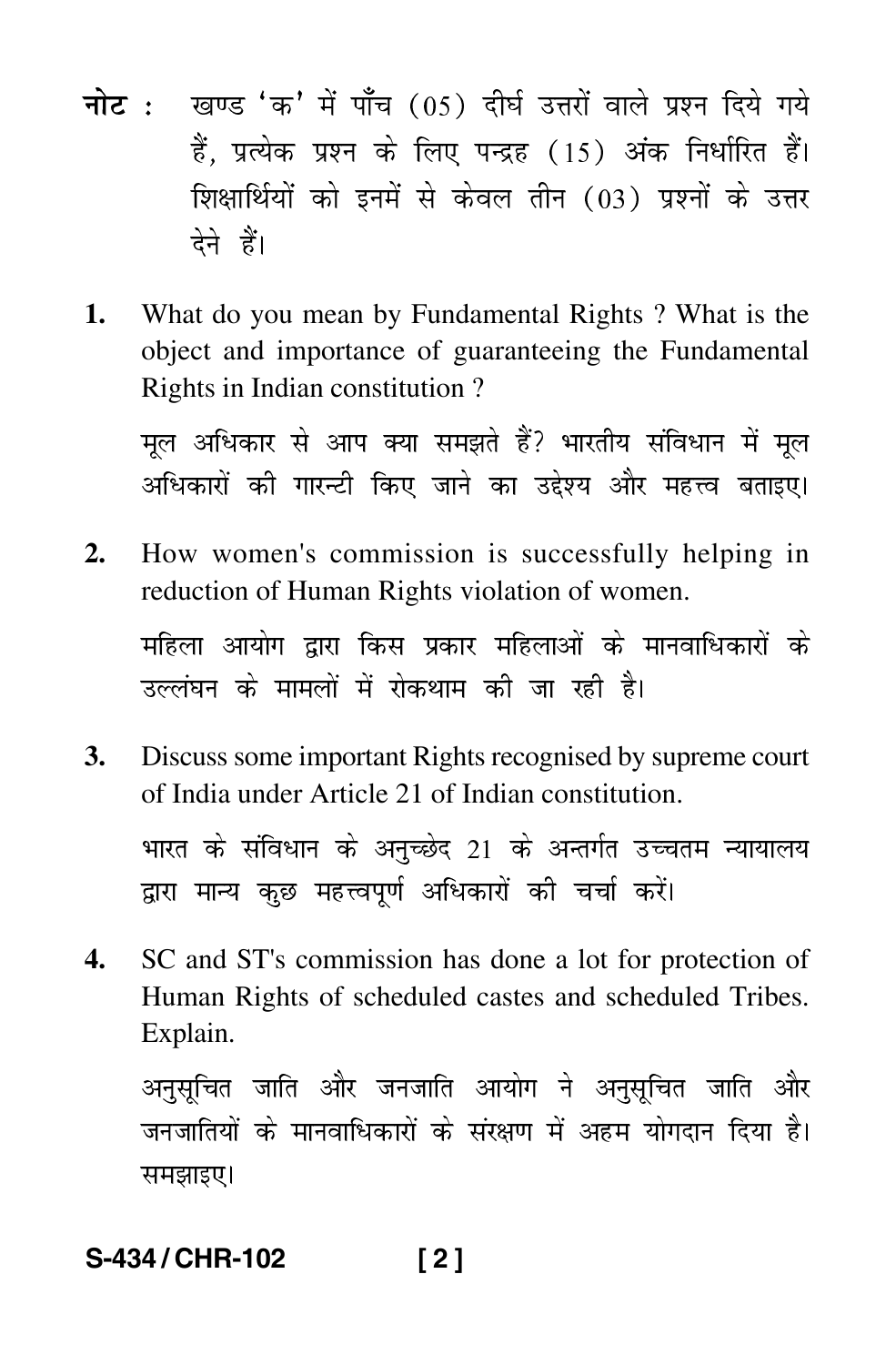**5.** Discuss the contribution of various public spirited N.G.O. in Human Rights protection of common man.

आम जनमानस के मानवाधिकारों के संरक्षण के लिए लोक हित में कार्य करने वाले एन.जी.ओ. के योगदान पर चर्चा कीजिए।

## SECTION–B/( खण्ड-ख )

## (Short Answer Type Questions)/(लघु उत्तरों वाले प्रश्न)

**Note :** Section 'B' contains eight (08) short answer type questions of seven (07) marks each. Learners are required to answer any five (05) questions only.

 $(5 \times 7 = 35)$ 

- <mark>नोट</mark> : खण्ड 'ख' में आठ (08) लघु उत्तरों वाले प्रश्न दिये गये हैं, प्रत्येक प्रश्न के लिए सात (07) अंक निर्धारित हैं। शिक्षार्थियों को इनमें से केवल पाँच (05) प्रश्नों के उत्तर देने हैं।
- **1.** Discuss the role of children commission in protection of Human Rights of children.

बच्चों के मानवाधिकारों के संरक्षण में बाल मानवाधिकार आयोग की भूमिका पर चर्च<mark>ा</mark> कीजिए।

**2.** What is the role of the state Human Rights commission in curbing the incidents of violations of Human Rights ? मानवाधिकारों के उल्लंघन की घटनाओं को काबू में लाने के लिए राज्य मानवधिकार आयोग की क्या भूमिका है?